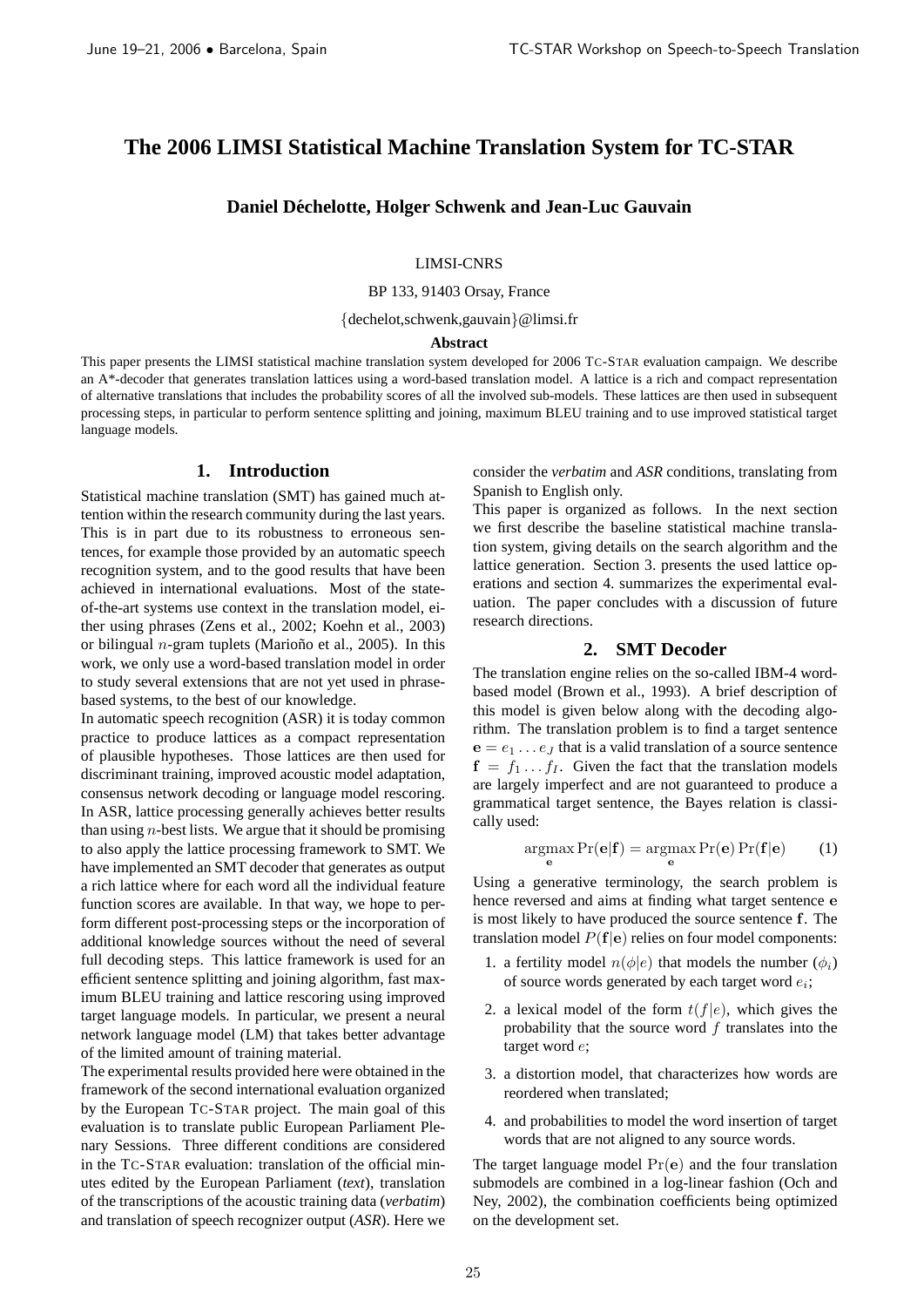#### **2.1. Search algorithm**

An A\* search is performed so as to find the translation predicted by the model. The decoder manages partial hypotheses, each of which translates a subset of source words into a sequence of target words. Expanding a partial hypothesis consists of covering one extra source position (in random order) and, by doing so, appending one, several or possibly zero target words to its target word sequence. The various hypotheses expansion operators are described below. An admissible heuristics is used to reduce the explored search space and is described at subsection 2.2. Details on hypotheses management and pruning are given at subsection 2.3. Some aspects of our decoder are inspired by work described in (Germann et al., 2001) and (Ortiz et al., 2003).

### **Operator "Append"**

The "Append" operator appends exactly one target word and covers exactly one source word; it generates an edge as depicted at Figure 1. Partial costs include the translation  $cost(T)$  and the distortion cost (D) and the target language model cost  $(L)$ . The fertility cost for the just inserted target word is not known yet, as it may have covered more than one source word (see the "Extend" operator below). However, the fertility cost for the previous target word  $e_{-1}$  is now known and is included  $(F)$ .

$$
\begin{array}{c}\n\textcircled{\hspace{1em}}\textcircled{\hspace{1em}}\textcircled{\hspace{1em}}\textcircled{\hspace{1em}}\textcircled{\hspace{1em}}\textcircled{\hspace{1em}}\textcircled{\hspace{1em}}\textcircled{\hspace{1em}} \\
\textcircled{\hspace{1em}}\textcircled{\hspace{1em}}\textcircled{\hspace{1em}}\textcircled{\hspace{1em}}\textcircled{\hspace{1em}}\textcircled{\hspace{1em}} \\
T = t(f_2|e) \\
F = \phi(\dots|e_{-1}) \\
D = d_{-1}(\delta) \\
L = LM(e|e_{-2}, e_{-1})\n\end{array}
$$

Figure 1: The "Append" operator

### **Operator "InsertNZFertAndAppend"**

The "InsertNZFertAndAppend" operator appends up to N zero-fertility target words (that cover no source words) followed by one target word and covers exactly one source word. This operator is required to insert non-content words, which are typically handled by phrases in phrase-based systems. For each target word e, a short list of up to 20 target words that are both likely to precede  $e$  and to be of fertility 0 is computed at training time. In practice,  $N$  is limited to 1. Figure 2 shows an example. In comparison to the "Append" operator, the edges holds two additional costs: the target language model and the null fertility costs for the inserted target word.

$$
\begin{array}{c}\n\textcircled{\hspace{1em}}\textcircled{\hspace{1em}}\textcircled{\hspace{1em}}\textcircled{\hspace{1em}}\textcircled{\hspace{1em}}\textcircled{\hspace{1em}}\textcircled{\hspace{1em}}\textcircled{\hspace{1em}}\textcircled{\hspace{1em}}\textcircled{\hspace{1em}}\textcircled{\hspace{1em}}\textcircled{\hspace{1em}}\textcircled{\hspace{1em}}\textcircled{\hspace{1em}}\textcircled{\hspace{1em}}\textcircled{\hspace{1em}}\textcircled{\hspace{1em}}\textcircled{\hspace{1em}}\textcircled{\hspace{1em}}\textcircled{\hspace{1em}}\textcircled{\hspace{1em}}\textcircled{\hspace{1em}}\textcircled{\hspace{1em}}\textcircled{\hspace{1em}}\textcircled{\hspace{1em}}\textcircled{\hspace{1em}}\textcircled{\hspace{1em}}\textcircled{\hspace{1em}}\textcircled{\hspace{1em}}\textcircled{\hspace{1em}}\textcircled{\hspace{1em}}\textcircled{\hspace{1em}}\textcircled{\hspace{1em}}\textcircled{\hspace{1em}}\textcircled{\hspace{1em}}\textcircled{\hspace{1em}}\textcircled{\hspace{1em}}\textcircled{\hspace{1em}}\textcircled{\hspace{1em}}\textcircled{\hspace{1em}}\textcircled{\hspace{1em}}\textcircled{\hspace{1em}}\textcircled{\hspace{1em}}\textcircled{\hspace{1em}}\textcircled{\hspace{1em}}\textcircled{\hspace{1em}}\textcircled{\hspace{1em}}\textcircled{\hspace{1em}}\textcircled{\hspace{1em}}\textcircled{\hspace{1em}}\textcircled{\hspace{1em}}\textcircled{\hspace{1em}}\textcircled{\hspace{1em}}\textcircled{\hspace{1em}}\textcircled{\hspace{1em}}\textcircled{\hspace{1em}}\textcircled{\hspace{1em}}\textcircled{\hspace{1em}}\textcircled{\hspace{1em}}\textcircled{\hspace{1em}}\textcircled{\hspace{1em}}\textcircled{\hspace{1em}}\textcircled{\hspace{1em}}\textcircled{\hspace{1em}}\textcircled{\hspace{1em}}\textcircled{\hspace{1em}}\textcircled{\hspace{1em}}\textcircled{\hspace{1em}}\textcircled
$$

### Figure 2: The "InsertNZFertAndAppend" operator

### **Operator "Extend"**

The "Extend" operator covers one source word by extending the last target word, thus inserting no target word. Instead, the running fertility of e is incremented. Figure 3 shows in particular the different distortion cost.

$$
\begin{array}{c}\n\begin{array}{c}\n\bullet \circ \circ \circ \\
T = t(f_2|e)\n\end{array}\n\end{array}
$$
\n
$$
D = d_{>1}(\delta)
$$

Figure 3: The "Extend" operator

### **Operator "CoverWithE0"**

The "CoverWithE0" operator only applies when at least half of the source words are already translated. It aligns all uncovered source words to the null target word  $e_0$ , without producing any "real" target words. It is the only operator that produces a complete translation hypothesis and is therefore mandatory (even if all source positions are covered by regular target words) because it specifies the spontaneous insertion cost  $(S)$  and the final target language model cost. Figure 4 shows an example where the last source word is aligned to  $e_0$ . Only with this expansion operator, a spontaneous cost is computed as follows:

$$
S = \begin{pmatrix} \phi_0 \\ J - \phi_0 \end{pmatrix} p_0^{J - \phi_0} p_1^{\phi_0} \prod_{j \text{ uncovered}} t(f_j|e_0) \tag{2}
$$

where J is the source sentence length and  $\phi_0$  the number of yet uncovered source words.

$$
\begin{aligned}\n\textbf{(00)} \quad e &= \epsilon \quad \text{or} \\
F &= \phi(\ldots | e_{-1}) \\
L &= LM(<\epsilon s > | e_{-2}, e_{-1}) \\
S &= \text{see equation 2}\n\end{aligned}
$$

Figure 4: The "CoverWithE0" operator. It leads to the terminal node of the translation graph.

#### **Lattice generation**

Decoding uses a 3-gram back-off target language model. Equivalent hypotheses are merged, and only the best scoring one is further expanded. The decoder generates a lattice representing the explored search space. Figure 5 shows an example of such a search space, here heavily pruned for the sake of clarity.

#### **2.2. Future cost heuristics**

When considering which partial hypothesis should be expanded at each iteration, one possibility is to only take into account the various costs accumulated along the path, in the translation graph, that leads to each partial hypothesis. It is however well known that estimating the future costs can lead to faster decoding and even better results, by positively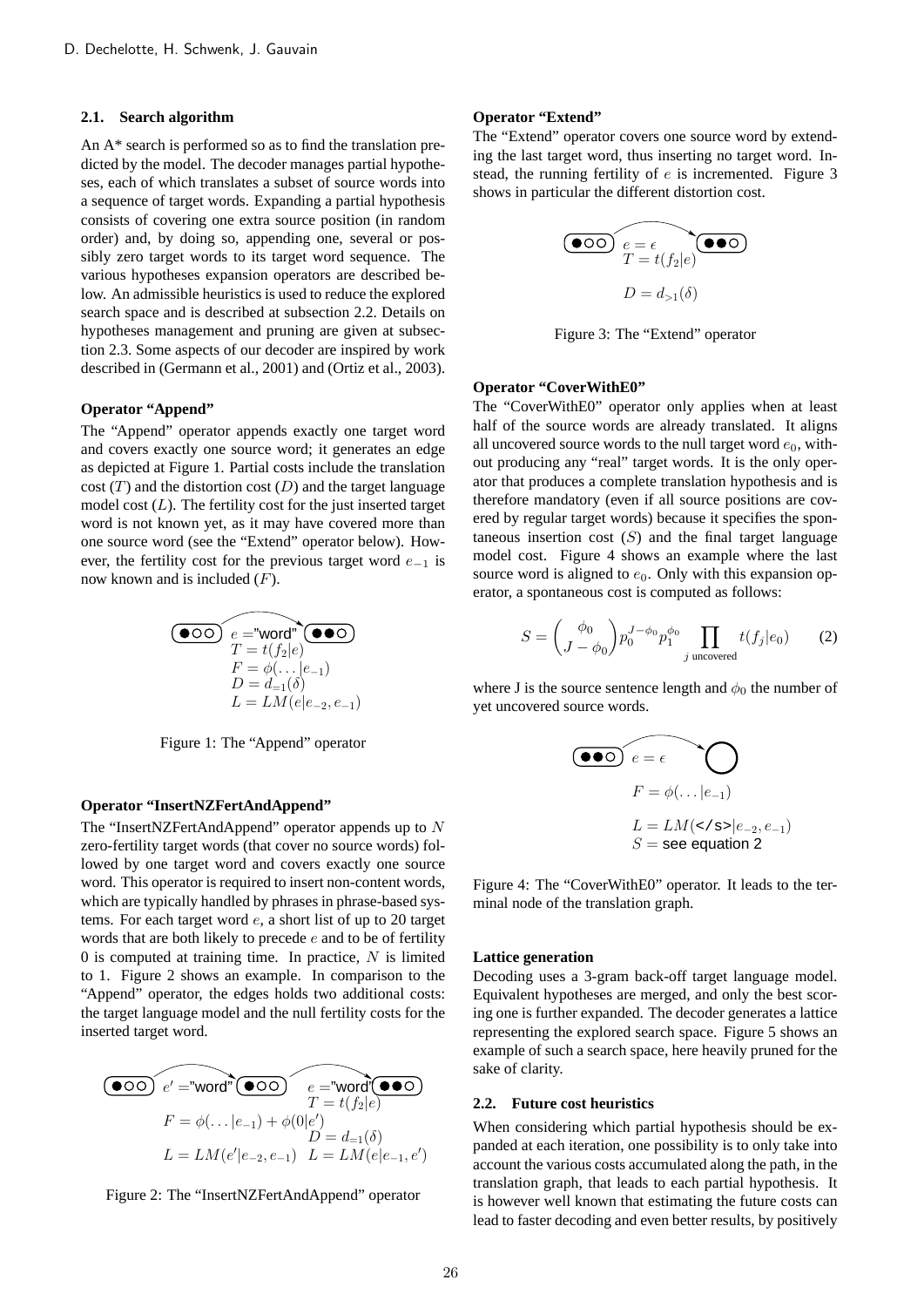

Figure 5: Example of a translation lattice. Source sentence: *"conviene recordarlo , porque puede que se haya olvidado ."* Reference 1: *"it is appropriate to remember this , because it may have been forgotten ."* Reference 2: *"it is good to remember this , because maybe we forgot it ."* The scores on each arc of the various statistical models are not shown for clarity.

influencing pruning. The heuristics used in the decoder is modeled after (Och et al., 2001).

The described heuristics is said to be admissible, meaning that it always overestimates the future probabilities (i.e., underestimates the costs of future expansions), in order to retain the optimality of the search. For each source word  $f$ at position i, an upper bound  $P_i$  to the probability of covering  $f$  is evaluated as follows. On the one hand,  $f$  may be covered by the null target word  $e_0$  (which corresponds to no actual target word), with the probability  $P_i^0 = t(f|e_0)$ . On the other hand, if  $f$  is to be translated by a (fertile) target word e, the lexical, fertility and distortion submodels should be accounted for. An upper bound to the probability  $P_i^+$  of covering f with an actual target word is:

$$
P_i^+ = \max_{e,\phi} t(f|e) \sqrt[\phi]{f(\phi|e)} d_{\text{max}} \tag{3}
$$

where  $d_{\text{max}}$  is constant: it is the maximum value the distortion model can take. Finally,  $P_i$  is obtained as the minimum of  $P_i^0$  and  $P_i^+$ :

$$
P_i = \min\left(P_i^0, P_i^+\right) \tag{4}
$$

### **2.3. Hypotheses management**

Partial hypotheses are stored in several queues so as to easily compare hypotheses. For a source sentence of length  $J$ ,  $2<sup>J</sup>$  queues are created, one per subset of source positions. It is consequently possible to keep those queues relatively small (usual size is 10, a size of 20 gives results marginally different from an infinite stack size) since hypotheses only "compete" with hypotheses that cover the exact same set of source words. Also, given the form of the future cost heuristics (see previous section), all hypotheses from a given queue share the heuristic future cost, which is computed once at queue creation time.

The histogram pruning due to the limited size of the queues is the only one that takes place during decoding. It allows decoding of a 10-word long sentence in two seconds on average, with decoding time almost doubling for each extra source word.

### **3. Lattice Processing**

The lattice framework is used to perform the following operations: sentence splitting and joining, maximum BLEU training and the incorporation of improved statistical target language models. These operations are detailed in the following subsections.

#### **3.1. Sentence splitting and joining**

In the 2006 TC-STAR development corpus sentences proved to be of almost arbitrary length (the maximum length was 222 words in one segment). Our decoder is not able to cope with such long sentences and sentence splitting has to occur before the actual translation. Sentences are thus split into "chunks" of a maximum length of 16 words, as a compromise between acceptable performance degradation and tractable translation times. Splitting long sentences may lead to suboptimal translation for two reasons:

- 1. word-reordering is not possible across split points;
- 2. translation of each chunk does not take into account source and target texts of adjacent chunks.

To lessen the effect of the first point, sentences are preferably split at punctuation marks. However, if further splitting is necessary, uniform splitting is applied (so as to maximize the minimal length of the resulting chunks).





Figure 6: Separate decoding of two chunks, followed by translation graph fusion (with LM probabilities reestimation).

As for the second point, target LM probabilities of the type  $Pr(w_1|<\mathbf{s}>)$  and  $Pr(<\mathbf{s}>|w_{n-1}w_n)$  are usually requested at the beginning and at the end of the hypothesized target sentence, respectively.<sup>1</sup> This is correct when a whole sentence is translated, but leads to wrong LM probabilities when processing smaller chunks. Therefore, we propose to use a sentence break symbol, <b>, that is used at the beginning and at the end of a chunk (see Figure 6). The 3-gram

 $1$ <s> and </s> denote the begin and end of sentence marker respectively.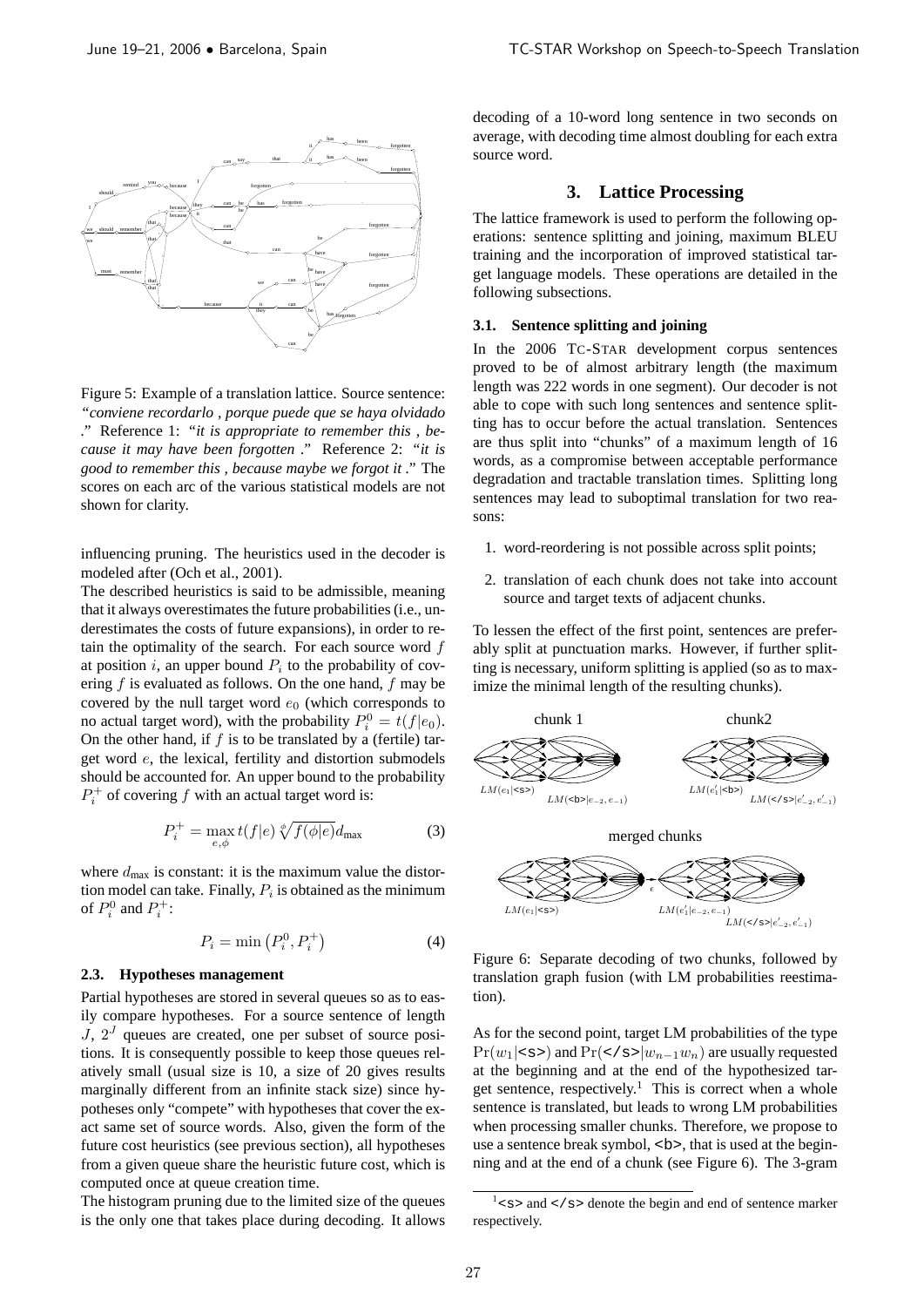back-off LM used during decoding has been trained on text where sentence break symbols have been added.

Each chunk is translated and a lattice is generated. The individual lattices are then joined, suppressing the sentence break symbols. Finally the resulting lattice is rescored with a LM that has been trained *without* sentence breaks. In this way the best junction of the chunks is found. The results section provides comparative results of the different algorithms to split and join sentences.

### **3.2. Maximum BLEU training**

As it is common practice, each of the translation submodels and the target language model are weighted in a log-linear fashion. In addition to a word-penalty feature, this amounts to six feature functions. The optimization criterion is the BLEU score on the development set.

First lattices are generated for all sentences of the development set using a default weighting of the individual feature functions. Then, a target sentence is extracted from each lattice using a separate tool, and the BLEU score is calculated. This tool is called in a loop in order to find the optimal parameter values that maximize the BLEU score, as depicted in Figure 7. The publicly available tool Condor (Berghen and Bersini, 2005) is used to perform a multivariate search on the parameters. When inappropriate default parameters for the initial decode were chosen, it may be necessary to repeat the whole procedure, i.e. lattice generation with better parameters, followed by Condor tuning.



Figure 7: Setup to tune free parameters on development set.

This lattice procedure is comparable to the usual  $n$ -best list processing, but we believe that the lattice frame work is more efficient. First, the evaluation of many different hypothesis is faster since lattices have usually less redundancy than  $n$ -best lists. Second, at most two decode and parameter optimization cycles were needed, while usually several ones may be necessary when using  $n$ -best list rescoring. Finally, it seems easier to use different error functions in a lattice processing frame work, for instance minimum Bayes-risk decoding (Kumar and Byrne, 2004).

### **3.3. Improved Target Language Models**

Traditionally, statistical machine translation systems use a simple 3-gram back-off language model (LM) during decoding to generate  $n$ -best lists. These  $n$ -best lists are then rescored using a log-linear combination of feature functions. In addition to the standard feature functions many others were proposed, in particular several ones that aim at improving the modeling of the target language. In most SMT systems the use of a 4-gram back-off language model usually achieves improvements in the BLEU score in comparison to the 3-gram LM used during decoding.

In the TC-STAR evaluation only about 35M words of *indomain* data are available to train the target LM. We suggest to use more complex statistical LMs that are expected to take better advantage of the limited amount of appropriate training data, in particular a neural network LM (Bengio et al., 2003). The basic idea of the neural network LM, also called continuous space LM, is to project the word indices onto a continuous space and to use a probability estimator operating on this space. Since the resulting probability functions are smooth functions of the word representation, better generalization to unknown  $n$ -grams can be expected. A neural network can be used to simultaneously learn the projection of the words onto the continuous space and to estimate the  $n$ -gram probabilities. This is still a  $n$ gram approach, but the LM posterior probabilities are "interpolated" for any possible context of length  $n-1$  instead of backing-off to shorter contexts. The neural network LM is used to rescore the 3-gram translation lattices. More details on this approach can be found in (Schwenk et al., 2006).

### **4. Experimental Results**

In the 2006 TC-STAR SLT evaluation, the training material consists of the minutes edited by the European Parliament in several languages, also known as the EPPS Final Text Editions (Gollan et al., 2005). These texts were aligned at the sentence level and they are used to train the statistical translation models. In addition, about 100h of Parliament plenary sessions were recorded and transcribed. This data is mainly used to train the speech recognizers, but the transcriptions were also used for the target LM of the translation system (about 740k words).

reference translations are provided. Table 1 gives some statistics about the data. Several normalization and preprocessing steps were performed onto the EPPS FTE parallel texts in order to match the style of the verbatim or ASR condition, in particular spelling out of numbers.

|                       | Spanish | English |
|-----------------------|---------|---------|
| <b>Sentence Pairs</b> | 1.2M    |         |
| Total # Words         | 37.7M   | 33.8M   |
| Vocabulary size       | 129k    | 74k     |

Table 1: Statistics of the parallel texts (EPPS Final Text Edition) used to train the SMT system.

The translation model was trained on 1.2M sentences of parallel text using the Giza++ tool. All back-off LMs were built using modified Kneser-Ney smoothing and the SRI LM-toolkit (Stolcke, 2002). Separate LMs were first trained on the English EPPS texts (33.8M words) and the transcriptions of the acoustic training material (740k words) respectively. These two LMs were then interpolated together.<sup>2</sup> An EM procedure was used to find the interpola-

<sup>&</sup>lt;sup>2</sup>Interpolation gives usually better results than training a LM on the pooled data.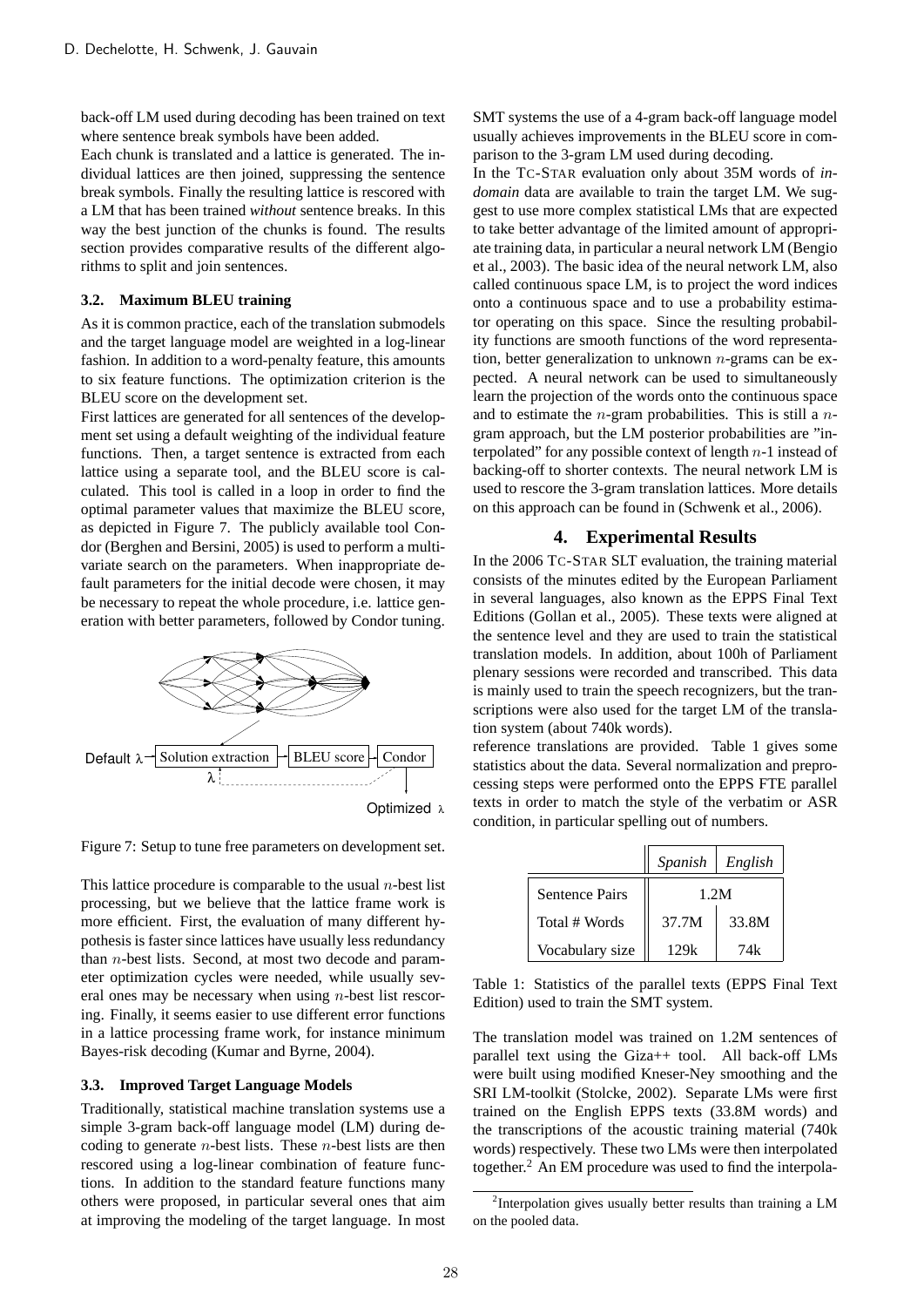tion coefficients that minimize the perplexity on the development data. The optimal coefficients are 0.78 for the Final Text edition and 0.22 for the transcriptions.

#### **4.1. Performance of the sentence splitting algorithm**

In this section, we first analyze the performance of the sentence split algorithm. Table 2 compares the results for different ways to translate the individual chunks (using a standard 3-gram LM versus an LM trained on texts with sentence breaks inserted), and to extract the global solution (concatenating the 1-best solutions versus joining the lattices followed by LM rescoring). It can be clearly seen that joining the lattices and recalculating the LM probabilities gives better results than just concatenating the 1-best solutions of the individual chunks (first line: BLEU score of 41.63 compared to 40.20). Using a LM trained on texts with sentence breaks during decoding gives an additional improvement of about 0.7 points BLEU (42.35 compared to 41.63).

| LM used during decoding | Concatenate<br>$1 - best$ | Lattice<br>join |
|-------------------------|---------------------------|-----------------|
| Without sentence breaks | 40.20                     | 41.63           |
| With sentence breaks    | 41.45                     | 42.35           |

Table 2: BLEU scores for different ways to translate sentence chunks and to extract the global solution (Verbatim Dev data).

In our current implementation, the selection of the sentence splits is based on punctuation marks in the source text. Our procedure is however compatible with other methods, as long as the sentence split algorithm can be applied on the LM training data so as to train the LM used during decoding on text with sentence split markers. This will be investigated in a future version of our statistical machine translation system.

#### **4.2. Using the neural network language model**

The 4-gram neural network language model was trained on exactly the same data than the back-off reference language model, using the resampling algorithm described in (Schwenk and Gauvain, 2005). For each experiment, the parameters of the log-linear combination were optimized on the development data. Although the neural network LM could be used alone, better results are obtained when interpolating it with the 4-gram back-off LM. It even turned out advantageous to train several neural network LMs with different context sizes and to interpolate them altogether. For the sake of simplicity we will still call this interpolation the neural network LM. More details on the architecture and the training procedure are given in (Schwenk et al., 2006). Table 3 summarizes the perplexities on the development data of the different LMs and the impact on the translation quality when they are used to rescore the lattices.

Using a 4-gram back-off LM gives an improvement of 1 point BLEU compared to a 3-gram back-off LM. The neural network LM achieves an additional improvement of 1

|             | <b>Back-off LM</b> |        | Neural LM |
|-------------|--------------------|--------|-----------|
|             | 3-gram             | 4-gram | 4-gram    |
| Perplexity  | 85.5               | 79.6   | 65.0      |
| <b>BLEU</b> | 42.35              | 43.36  | 44.42     |
| mWER        | 45.9%              | 45.1%  | 44.4%     |
| mPER        | 31.8%              | 31.3%  | 30.8%     |

Table 3: Result comparison when using different LMs to rescore the translation lattices (Verbatim Dev data). mWER=word error rate, mPER=position independent WER, both using multiple references.

point BLEU, on top of the 4-gram back-off LM. Small improvements of the word error rate (mWER) and the position independent word error rate (mPER) were also observed. In a contrastive experiment, the LM training data was substantially increased by adding 352M words of commercial Broadcast News data and 232M words of CNN news collected on the Internet. Although the perplexity of the 4 gram back-off LM decreased by 5 points to 74.1, we observed no change in the BLEU score. In order to estimate the oracle BLEU score of our lattices, we built a 4-gram back-off LM on the development data. Lattice rescoring achieved then a BLEU score of 59.10.

### **4.3. Translation of speech input**

The translation was performed on a ROVER system combination of all the ASR systems that had participated in the TC-STAR evaluation. The word error rate is 7.1% and 6.9% on the development and test data, respectively. When translating speech input, several specificities must be addressed. First, the standard MT quality measures like BLEU or the NIST score suppose that for each reference sentence an hypothesis is generated. This can not be guaranteed when translating speech input since the reference segmentation is not known. In the 2006 TC-STAR evaluation, automatic segmentation of the speech signal was used and the scoring of the MT system was performed by finding automatically the best alignment of the produced hypothesis with the reference translations (Matusov et al., 2006).

Second, case and punctuation are traditionally not taken into account when measuring ASR accuracy, due to the difficulty to come up with a gold standard for these matters. Translation systems, however, are trained on data with case information and rich punctuations, and applying those systems on raw ASR output leads to a mismatch between training and testing conditions. The ROVER input provided to translation systems contains some case information, as well



Figure 8: Lattice fragment generated for each word in ROVER input.